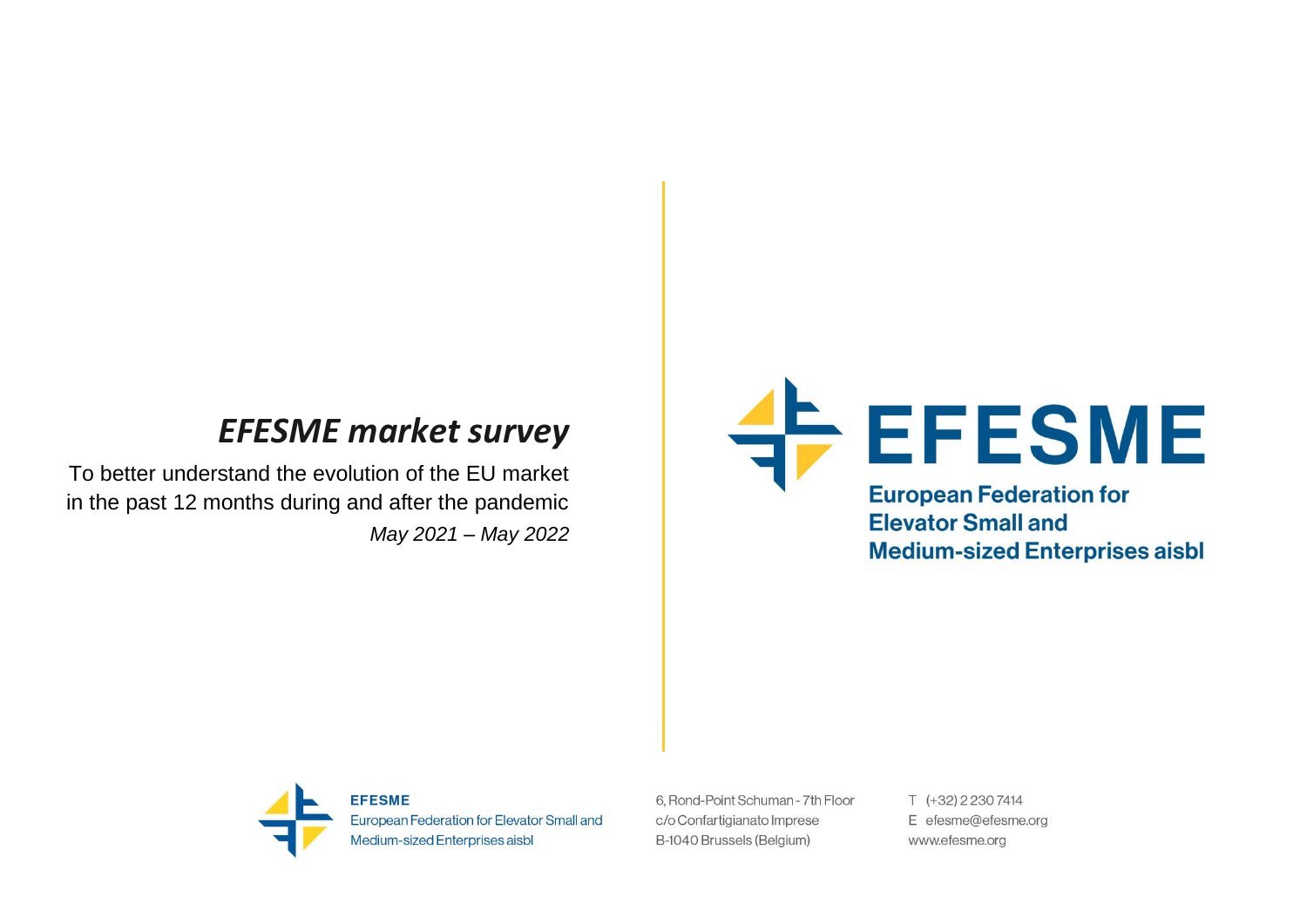**EFESME is the European Federation representing small and medium-sized enterprises in the lift industry.** 

Through its national members, **EFESME represents more than 3,200 small and medium-sized enterprises** working as component manufacturers and suppliers, installers and maintainers, and service providers in the European lift sector.

➢ **The majority of the companies represented by EFESME are installers and maintainers** of lifts and platforms. **The number of component manufacturers represented is present but small**, and the following report should be read within this lens.



6. Rond-Point Schuman - 7th Floor c/o Confartigianato Imprese B-1040 Brussels (Belgium)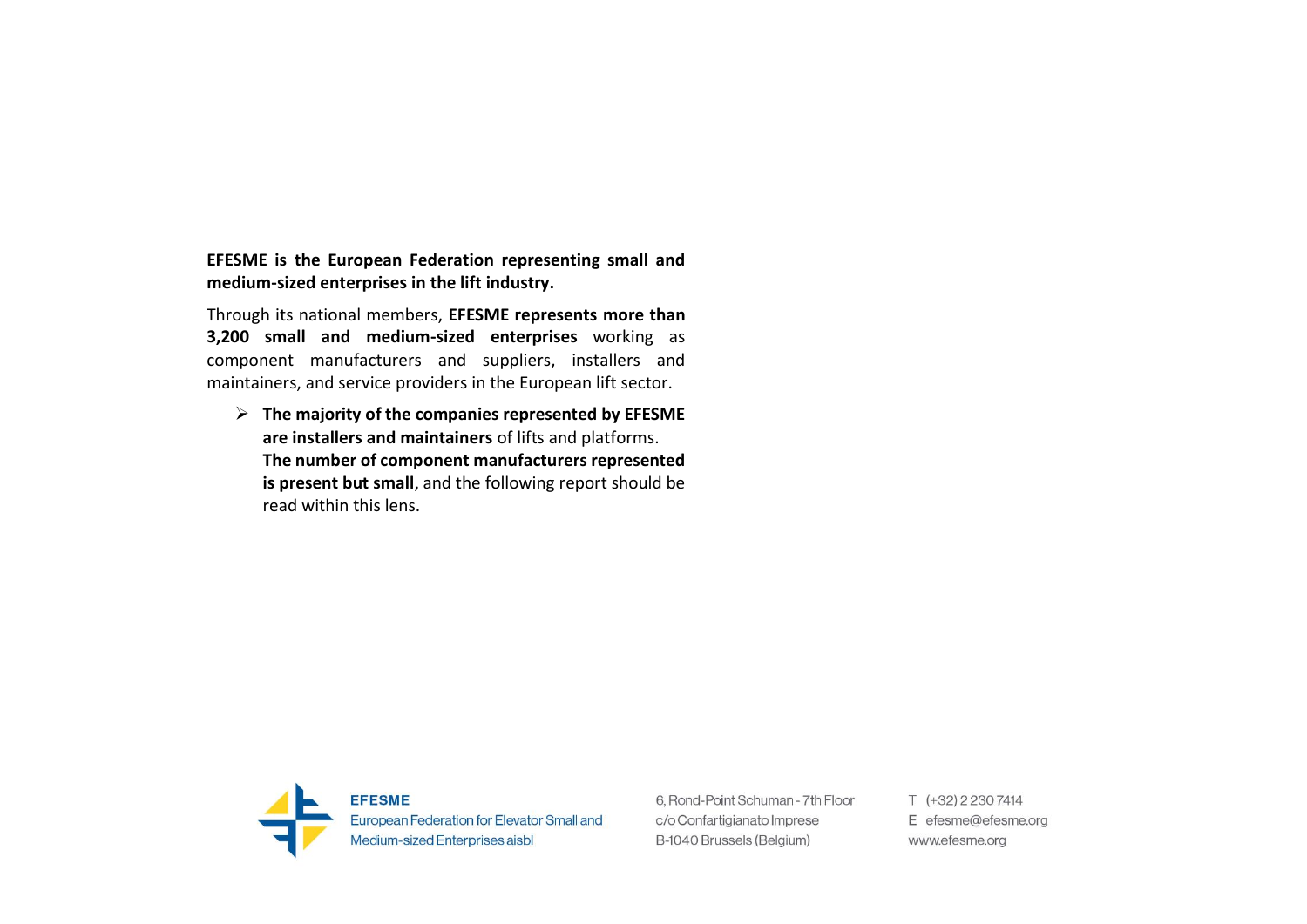

## **How are your member SMEs distributed?**

## European lift SMEs dimension



 $\blacksquare$  Micro entreprises  $\blacksquare$  Small entreprises  $\blacksquare$  Medium entreprises

EFESME members are national associations representing small and medium-sized enterprises in the lift sector.

A survey among the Federation's members showed that **56% of the companies they represent are small companies**, i.e.: they have < 50 employees and ≤ 10 million € annual turnover OR ≤ 10 million € annual balance sheet.

**What professions are your members divided into?**

Division of professions within European lift SMEs



Installers / mainteiners  $\blacksquare$  Components manufacturers  $\blacksquare$  Others

Of the small and medium-sized companies represented, the vast majority are installers and maintainers of lifts and platforms, with a strong preponderance in all the countries surveyed.

Among EFESME members, component manufacturers are mainly present in the following countries:

- Bulgaria
- Italy

**EFESME** European Federation for Elevator Small and Medium-sized Enterprises aisbl

6, Rond-Point Schuman - 7th Floor c/o Confartigianato Imprese B-1040 Brussels (Belgium)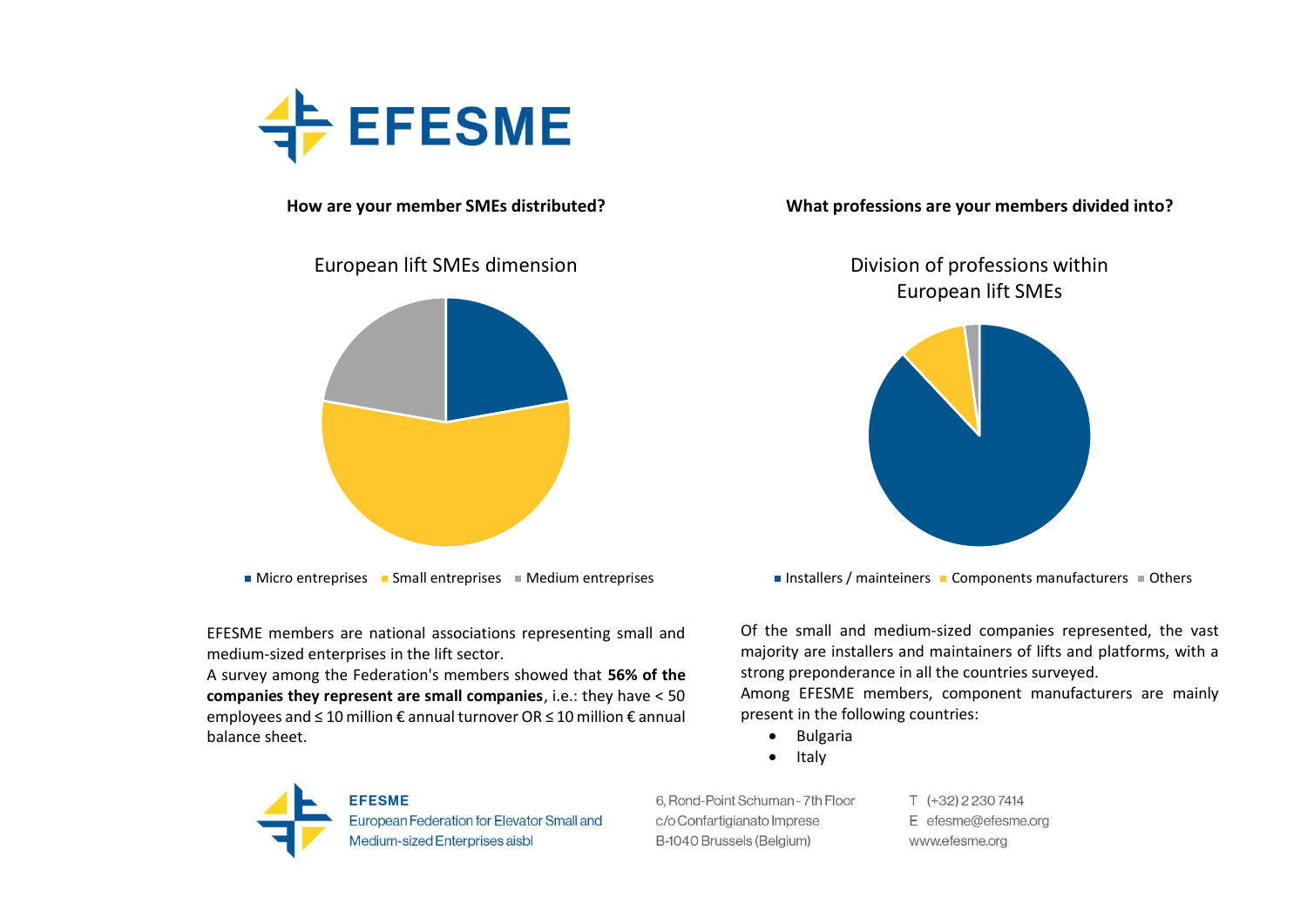**Division of the European market by type of installation Lifts vs. platforms**



As is evident from the average based on the market data received from the national associations members of EFESME, **the European market is generally more oriented towards lifts than platforms, with a ratio of 84% lifts / 16% platforms.**

## **Some examples at the national level from EFESME members**



Here are some examples sent by some EFESME members to illustrate the orientation of their national market. The high prevalence of lift systems in all markets is evident.



**EFESME** European Federation for Elevator Small and Medium-sized Enterprises aisbl

6. Rond-Point Schuman - 7th Floor c/o Confartigianato Imprese B-1040 Brussels (Belgium)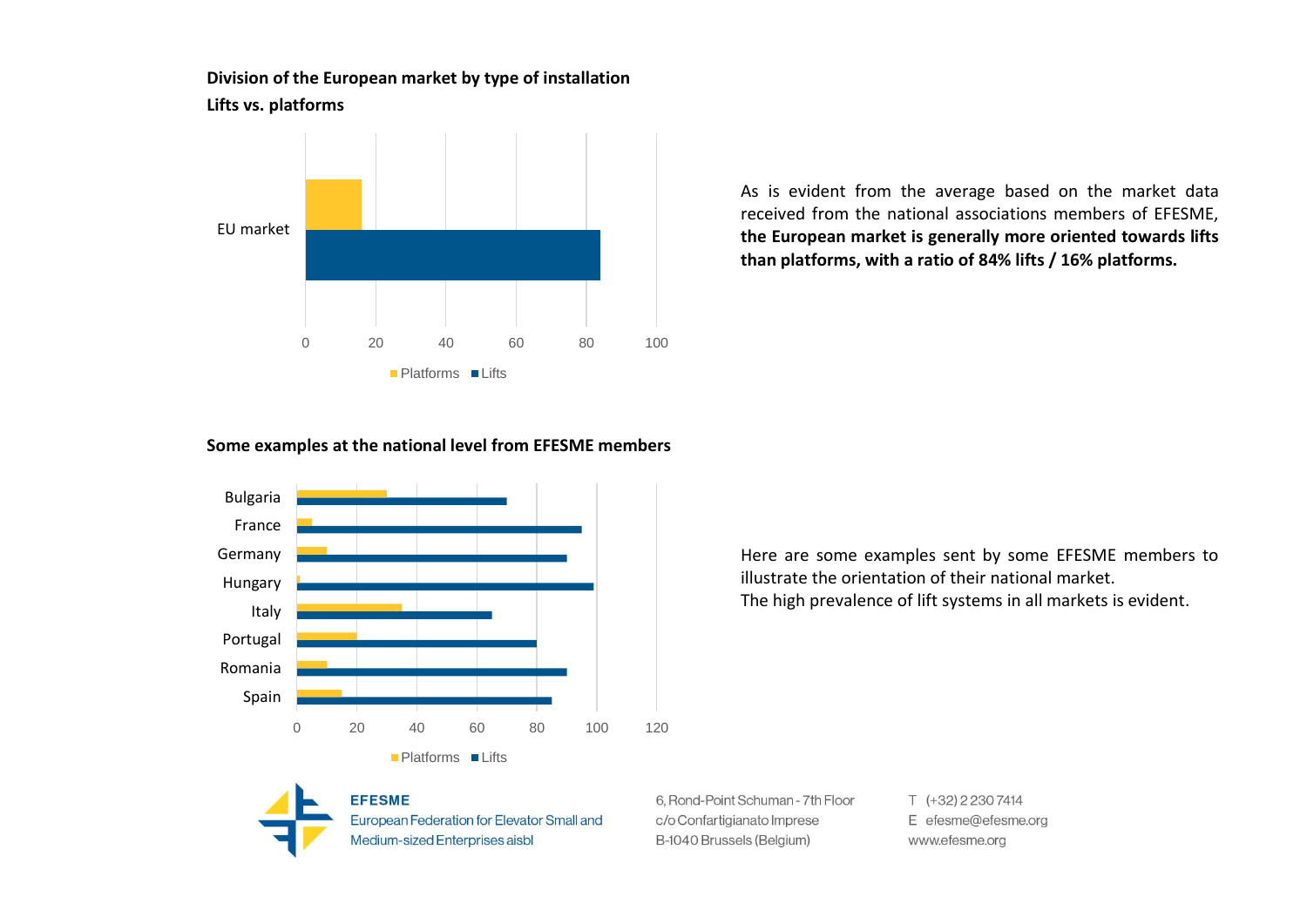

### *STATE AID*

**During the pandemic and in this post-pandemic period, was there any state aid to encourage work on existing installations?**



**Presence of state aids**

Only in Italy there are state aids and subsidies to help companies during the pandemic period and during the current recovery. The Italian government, depending on the type of work to be carried out, has presented **bonuses ranging from 50% of expenditure to total coverage of the investment**.

Examples of state aids by the Italian government that had an impact on the lift sector are:

- State aids to building owners to improve the energy performance of buildings;
- State aids to improve seismic resistance of buildings;
- State aids to improve installations accessibility to remove architectural barriers;
- State aids to renovate old buildings and its installations (lifts included).
- State aids is in the form of fiscal credits that can be sold to banks.

The Italian situation is a unique example and has led to an orderly growth of more than the supply and/or the affordable, despite the shortage of raw materials and despite market speculation.

In any case, throughout Europe, the sector was recognised as necessary and was able to continue working, with due and necessary health precautions, even during the peak of the pandemic.



6. Rond-Point Schuman - 7th Floor c/o Confartigianato Imprese B-1040 Brussels (Belgium)